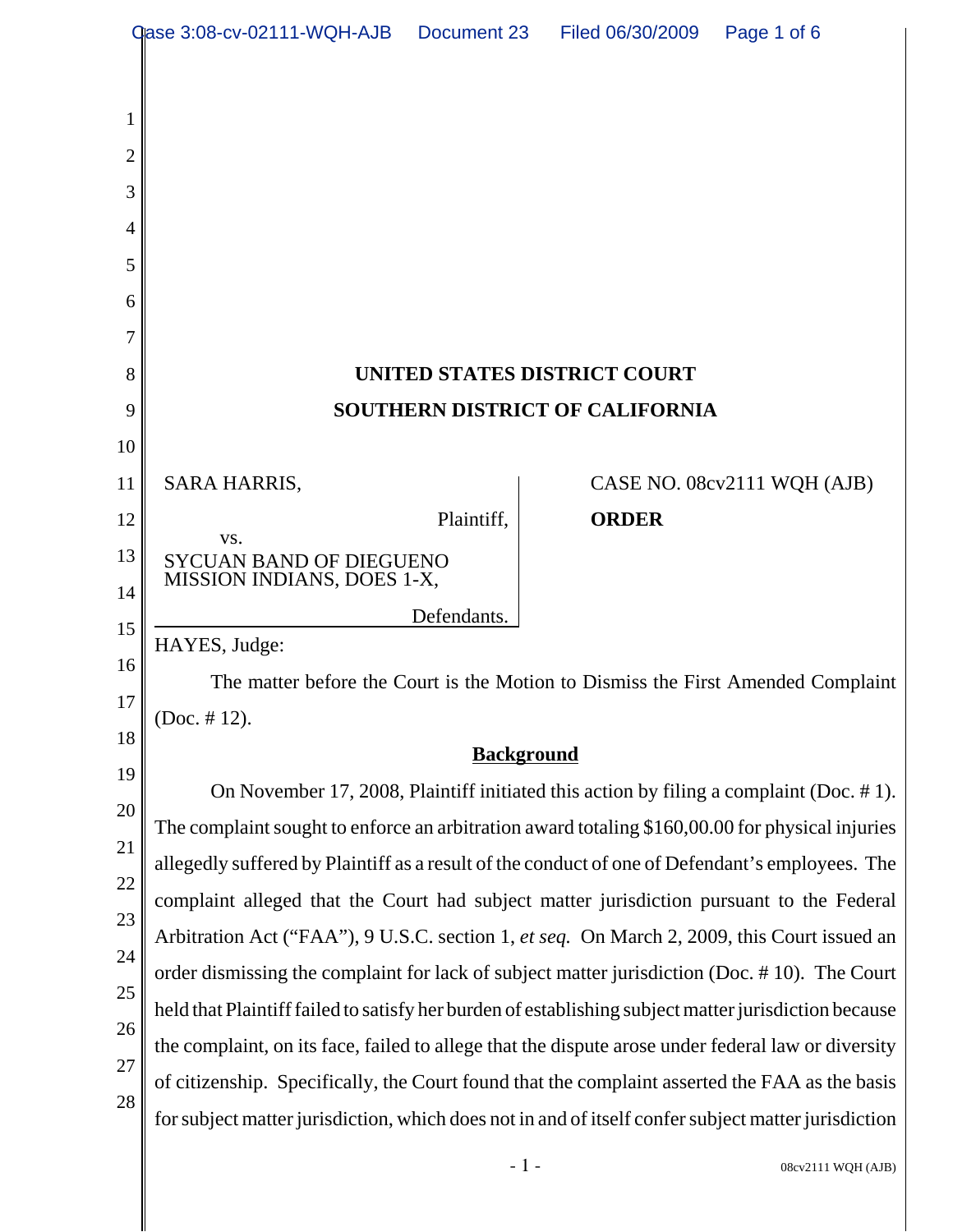1 over an arbitration award.

2 3 4 5 6 7 8 9 10 11 12 13 14 15 16 17 18 19 On April 1, 2009, Plaintiff filed the first amended complaint ("FAC") (Doc. # 11), which is the operative pleading in this case. The FAC states: "The Court has jurisdiction over the instant case pursuant to the Federal Arbitration Act, 9 U.S.C. § 1, et seq." *FAC,* p. 1. The FAC alleges that "all claims for damages for physical injuries against defendant [] were governed by a 'Tort Claims Ordinance'" ("Ordinance") duly enacted by Defendant. *Id.,* ¶ 6. The FAC alleges that Plaintiff pursued her claim pursuant to the Ordinance, and that Plaintiff ultimately received an arbitration decision awarding Plaintiff the sum of \$160,000.00. The FAC alleges that the Ordinance "states that 'the decision of an arbitrator on an appeal may be enforced in the United States District Court for the Southern District of California under the Federal Arbitration Act." *Id.*,  $\P$  (quoting section IX(B) of the Tribal Ordinance). The FAC alleges that the Ordinance was enacted to comply with the class three gaming compact ("Tribal Compact") between Defendant and the State of California, which in turn derives from the Indian Gaming and Regulation Act ("IGRA"), 25 U.S.C. section 2710, the "Federal enactment governing Indian Gaming regulation." *Id.,* ¶ 10. The FAC alleges: "By failing to honor plaintiff's finally adjudicated claim for damages, pursuant to the [Ordinance], [Defendant] stands in violation of that ordinance, the underlying [Tribal Compact], and the provisions of 25 U.S.C. section 2710." *Id.,* ¶ 12. The FAC seeks a judgment "[i]n the amount of \$160,000 awarded by the arbitrator herein." *Id.* 

20 21 22 23 24 On April 13, 2009, Defendant filed the Motion to Dismiss for Lack of Jurisdiction. Defendant moves to dismiss the FAC for lack of subject matter jurisdiction pursuant to Rule 12(b)(1) of the Federal Rules of Civil Procedure. On April 27, 2009, Plaintiff filed the Opposition to the Motion to Dismiss (Doc. # 15). On May 5, 2009, Defendant filed the Reply (Doc. # 16).

- 25 ///
- 26 ///
- 27 ///
- 28 ///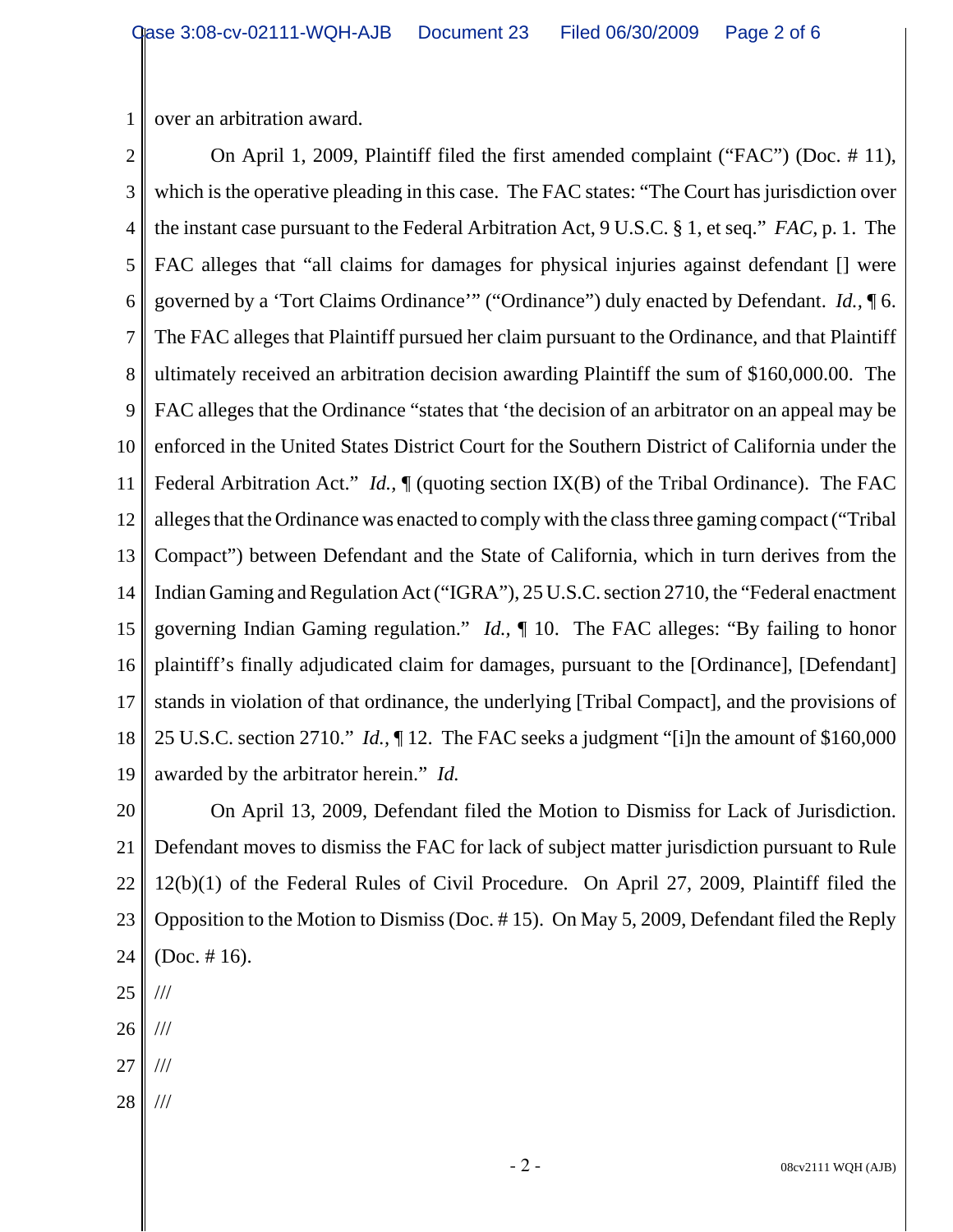## **Analysis**

## A. Subject Matter Jurisdiction

3 4 5 6 7 8 9 10 11 12 13 14 15 Defendant contends that, like the original complaint, the "FAC identifies the FAA as the sole basis for the exercise of federal jurisdiction," and that the FAA does not bestow federal jurisdiction. *Mot. to Dismiss,* p. 2. Defendant contends that "even if the FAC is construed to assert that the IGRA, the [Tribal Compact], and the Ordinance provide independent bases for the exercise of federal question jurisdiction, those assertions fail as a matter of law." *Id.* Defendant contends that the IGRA "provides no private right of action of the sort brought by [Plaintiff] here." *Id.* (internal quotations omitted). Defendant contends that Plaintiff's "attempt to premise federal jurisdiction on [Defendant's] alleged violation of the Compact fails for a similar reason" because the "Compact does not create rights or obligations that can be enforced by a private citizen like" Plaintiff. *Id.* at 4. Defendant contends that the Ordinance is not a federal law on which the Court's jurisdiction can be based. Based on the foregoing, Defendant requests that the Court dismiss the FAC for lack of subject matter jurisdiction.

16 17 18 19 20 21 Plaintiff contends that the Ordinance was enacted pursuant to the Tribal Compact, and that the Tribal Compact derives from the provisions of the IGRA. Plaintiff therefore contends that the Court has subject matter jurisdiction over the action because it arises from the provisions of the IGRA, and derivative enactments such as the Ordinance. Plaintiff also contends that, pursuant to the Ordinance, Defendant has waived its sovereign immunity with respect to the enforcement of the arbitrator's award.

- 22 23 24 25 26 "The party asserting jurisdiction bears the burden of establishing subject matter jurisdiction on a motion to dismiss for lack of subject matter jurisdiction. . . . Dismissal for lack of jurisdiction is appropriate if the complaint, considered in its entirety, on its face fails to allege facts sufficient to establish subject matter jurisdiction." *In re Dynamic Random Access Memory Antitrust Litig. v. Micron Technology, Inc.,* 546 F.3d 981, 985 (9th Cir. 2008).
- 27

1

2

28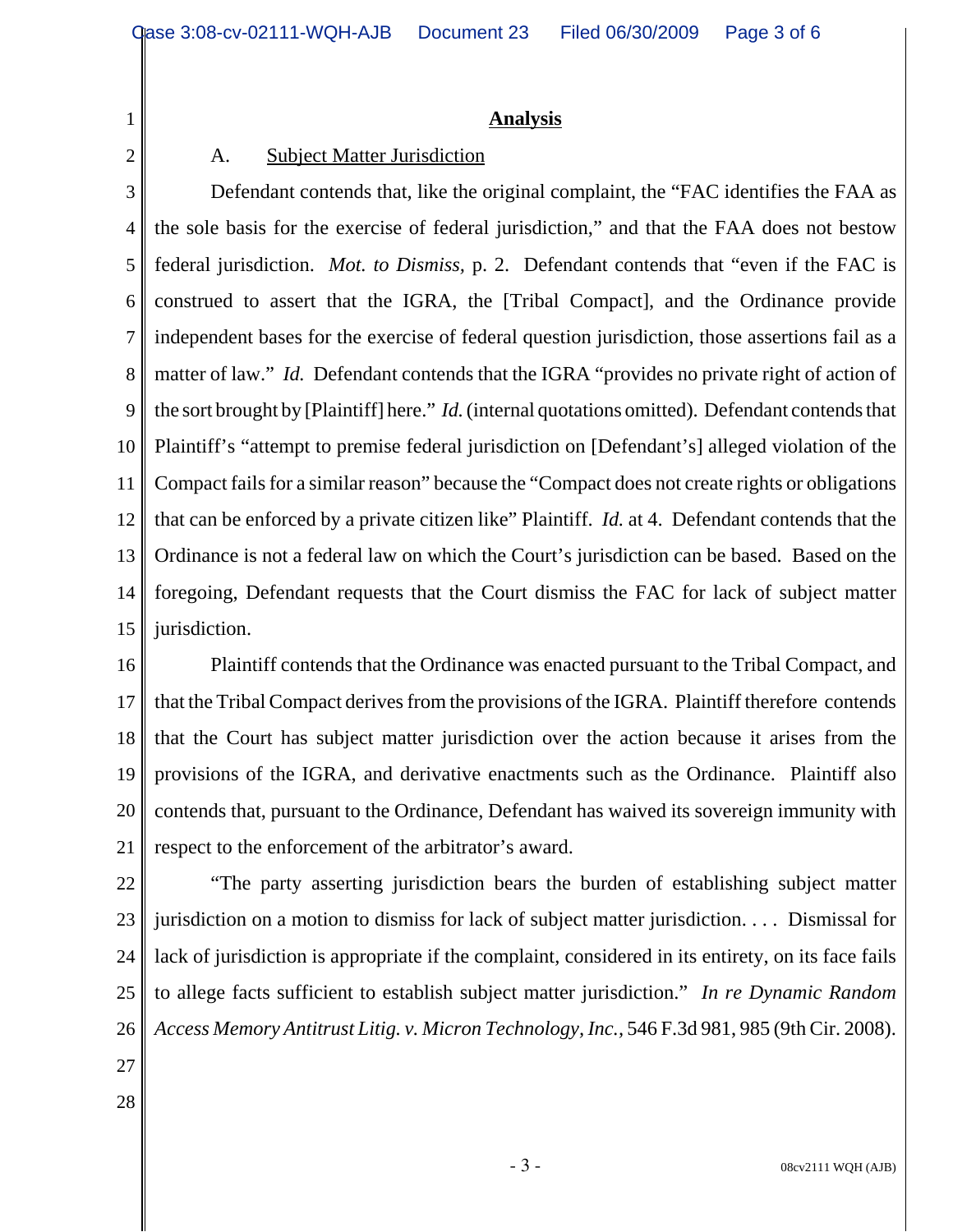1 2 3 4 5 6 7 8 9 10 11 12 13 14 15 The FAA "does not create any independent federal-question jurisdiction." *Carter v. Health Net of Cal., Inc.,* 374 F.3d 830, 833 (9th Cir. 2004) (quoting *Moses H. Cone Mem'l Hospital v. Mercury Constr. Corp.,* 460 U.S. 1, 25 n.2 (1983)). "'As for jurisdiction over controversies touching arbitration,' [the FAA] is something of an anomaly in the realm of federal legislation: 'It bestow[s] no federal jurisdiction but rather requir[es] an independent jurisdictional basis' over the parties' dispute." *Vaden v. Discover Bank,* 129 S. Ct. 1262, 1272 (2009) (quoting *Hall St. Assocs., L.L.C. v. Mattel, Inc.* 128 S. Ct. 1396 (2008)). "[T]he presence of federal questions in an underlying arbitration is insufficient to provide an independent basis for federal question jurisdiction to review an arbitration award under the FAA." *Carter v. Health Net of California,* 374 F.3d 830, 836 (9th Cir. 2004). "'[F]ederal jurisdiction may still lie if the ultimate disposition of the matter by the federal court necessarily depends on resolution of a substantial question of federal law.'" *Id.* (quoting *Luong v. Circuit City Stores,* 368 F.3d 1109, 1111 (9th Cir. 2004)); *see also Carter,* 374 F.3d at 836 ("the grounds asserted for federal review in a well-pleaded petition" determine whether federal jurisdiction exists).

16 17 18 19 20 21 22 23 24 *Wisconsin v. Ho-Chunk Nation,* 463 F.3d 655 (7th Cir. 2006) (abrogated in part on other grounds in *Vaden,* 129 S. Ct. at 1272)*,* is factually analogous to this case. There, the plaintiff filed a federal lawsuit to compel arbitration and to appoint an arbitrator. The plaintiff asserted that the dispute arose out of a tribal gaming compact between an Indian tribe and state, and "since a gaming compact is a creation of federal law and since IGRA governs the scope of the compact, [] this case arises under federal law." *Id.* at 660. The court disagreed, stating: The complaint does not present the district court with any claim for a violation of the IGRA, require an interpretation of the IGRA, encompass any of the situations for which the IGRA confers jurisdiction, or even require the district court to address a breach of the compact that was formed pursuant to the IGRA. Wisconsin's complaint simply requests that the district court compel arbitration. Without more, and without incorporating the Nation's underlying complaint in

- 25
- 26

27 *Id.* at 661.

court has jurisdiction.

28

arbitration, this complaint does not present a federal question over which the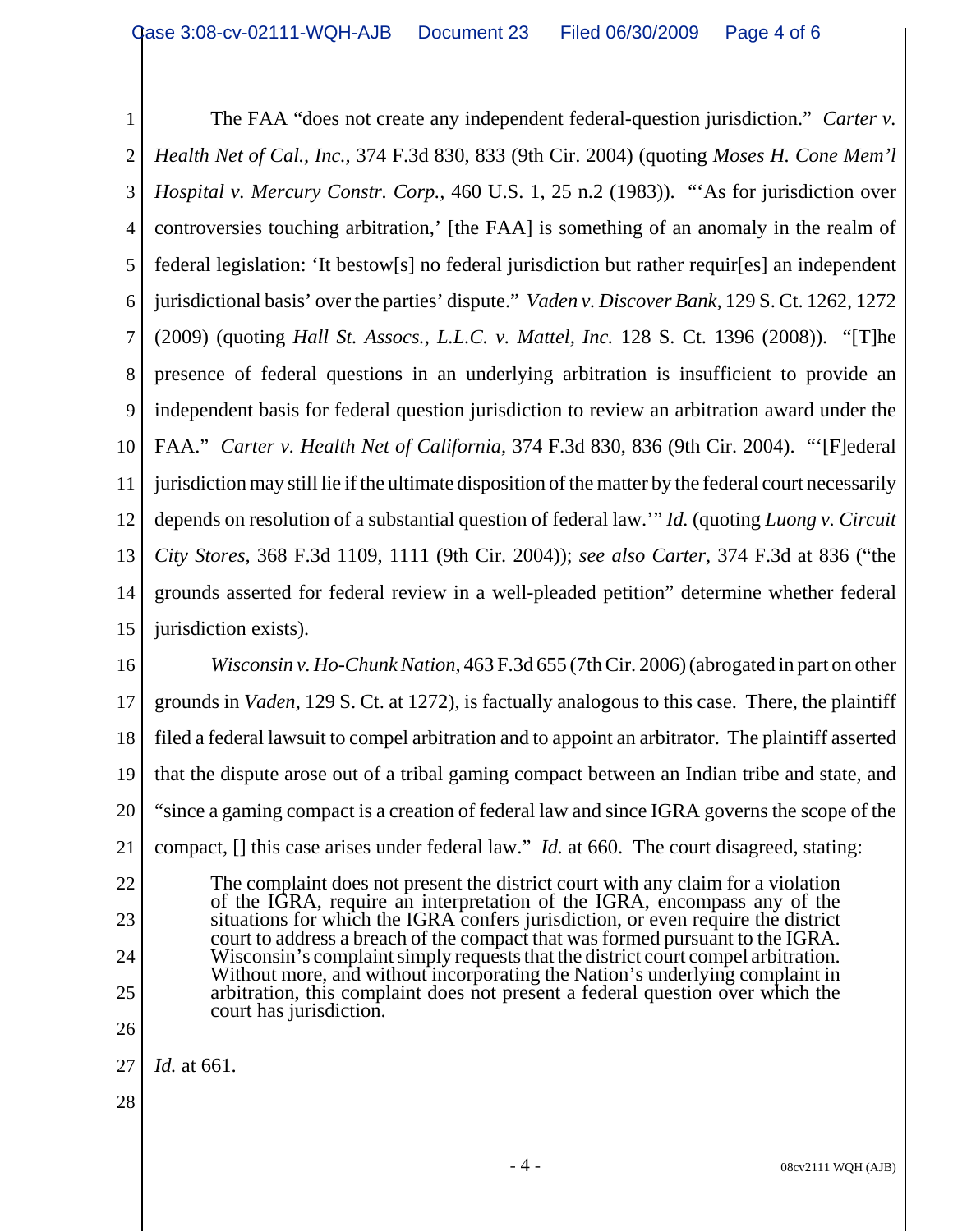1 2 3 4 5 6 7 8 9 10 11 12 13 14 15 16 17 18 19 20 In this case, the FAC alleges that Plaintiff arbitrated her claim against Defendant pursuant to the Ordinance, and was awarded \$160,00.00. Plaintiff seeks to enforce the arbitration award in this Court. The FAC alleges that the Ordinance was enacted to comply with the Tribal Compact, which is governed by the IGRA. Aside from the conclusory allegation that Defendant "stands in violation of" the Ordinance, the Tribal Compact and the IGRA, the FAC does not allege any facts to support how Defendant violated the IGRA, or any other federal law, by allegedly failing to comply with the arbitrator's award. *FAC,* ¶ 12. This case simply requests that the Court enforce an arbitration award. The FAC, on its face, does not require an interpretation the IGRA or any other federal law in order to determine whether enforcement of the arbitration award is proper. The FAC, on its face, does not require resolution of a substantial issue of federal law in order to resolve the matter. *See Carter,* 374 F.3d at 836. The allegation that the Ordinance stated that an arbitrator's award is enforceable in this Court is insufficient to give rise to subject matter jurisdiction because parties may not agree to confer subject matter jurisdiction when none exists. *See Kolbe v. Trudel,* 945 F. Supp. 1268, 1270 (D. Az. 1996) ("Either subject matter jurisdiction exists or it does not exist, a matter independent of the parties' agreement."). It is Plaintiff's burden to establish subject matter jurisdiction over this action. *In re Dynamic Random Access Memory Antitrust Litig.,* 546 F.3d at 985. The Court concludes that Plaintiff has failed to satisfy this burden because the FAA itself does not create subject matter jurisdiction, and the FAC, on its face, fails to allege a federal question or diversity of citizenship.<sup>1</sup>

- 21
- 22
- 23
- 24
- 25 26 27 28 <sup>1</sup> Plaintiff's reliance on *Tamiami Partners, Ltd. v. Miccosukee Tribe of Indians of Florida, 63* F.3d 1030 (11th Cir. 1995), is misplaced. *Tamiami* involved claims for breach of contract against an Indian tribe, and abuse of the licensing authority conferred by the IGRA against an Indian tribe and individual defendants. *Tamiami* held that the claim for breach of contract presented a federal question because the subject contract incorporated the regulations prescribed in the IGRA such that an interpretation of the contract would necessarily require an interpretation of the IGRA. *Tamiami* held that the claims for abuse of licensing authority were directly based on provisions in the IGRA that confer original jurisdiction. Unlike *Tamiami,* this case does not require interpretation of the IGRA in order to resolve the matter, and the IGRA does not confer original jurisdiction over Plaintiff's claim.